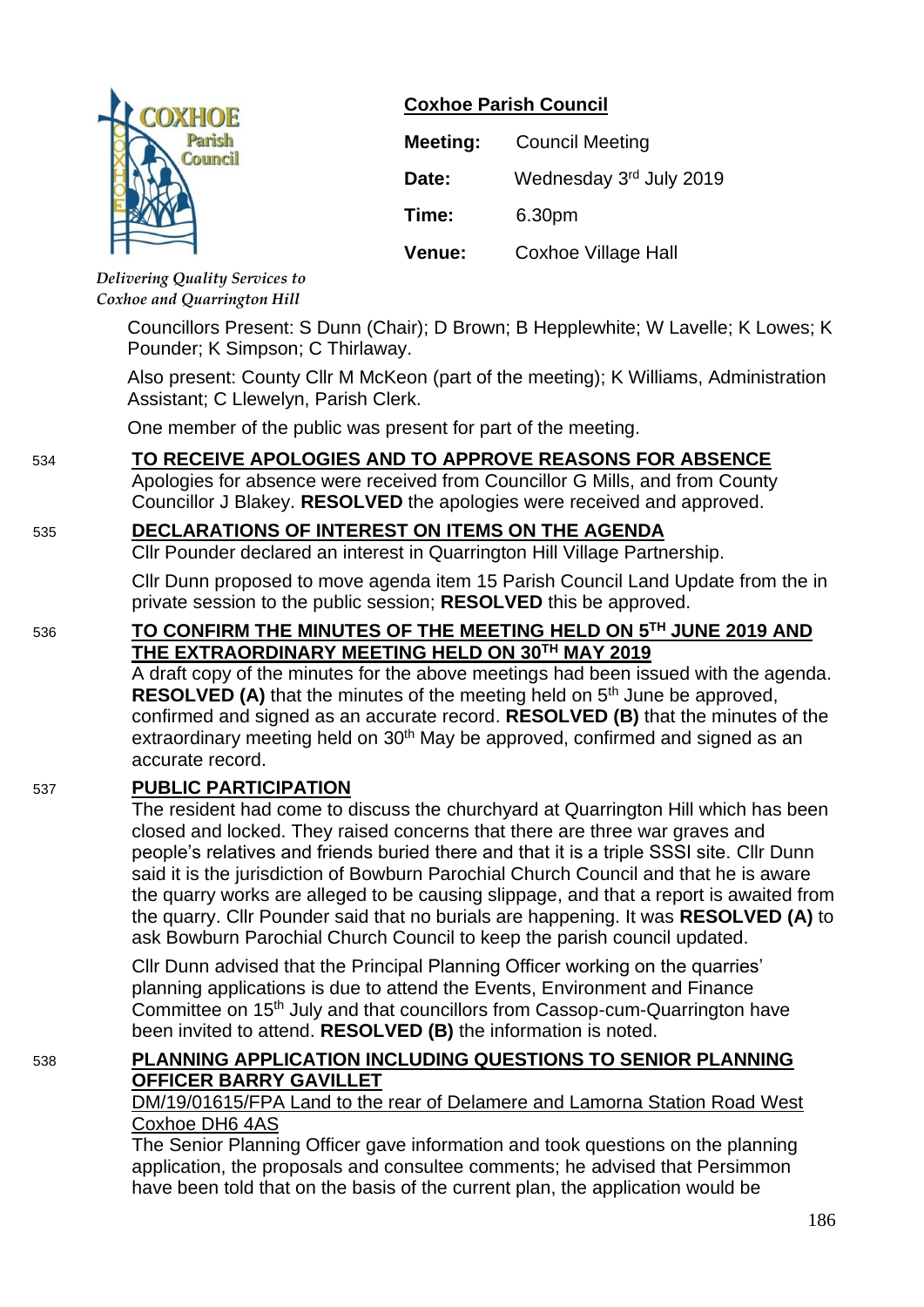recommended for refusal, and that Persimmon are to put forward amended plans and residents will be consulted again.

Cllr Simpson declared an interest matters relating to Coxhoe Primary School and did not take part in decision making.

It was **RESOLVED** the parish council objects to the planning application; the council believes 70 houses is far too many and 50 is a concern. The council has real concerns over access and traffic entering and exiting the site. The council shares concerns about children accessing the primary school from the site and how the developer states they are ensuring safe routes to school. The council believes that there may be minimal parking in the proposal but that it is not enough for residents, visitors and deliveries, and that there is a lack of public open space on the proposed development. Noise is an issue from the motorway and the council requests that acoustic screening is required for any development. The council would request that the hedgerow be maintained outside private gardens, and that trees should be fully replaced backing onto the Barratts development. The parish council would request that if any development is approved, this approval ensures a contribution to the primary school, a contribution to improved health services, and that all ecological issues from the site must be dealt with.

The Senior Planning Officer advised that the County Durham Plan has been submitted to the Secretary of State and this shows evidence there is over six years housing land supply in this area. The Officer was thanked for his time.

## 539 **FINANCIAL MATTERS**

Finance Report, Bank Reconciliation and Payment Schedule The Clerk had circulated the Finance Report with the agenda, and the bank statements and cashbooks were available to view.

RESOLVED (A) the bank balances and reconciliations to 24<sup>th</sup> June are noted. The Clerk advised that Cllr Simpson has signed the reconciliations and bank statements. **RESOLVED (B) the** information is noted.

**RESOLVED (C)** the employee hours and employer costs are noted.

The payments below were submitted for approval.

| N <sub>0</sub> | Payee                   | <b>Description</b>                                    | <b>Amount</b> |
|----------------|-------------------------|-------------------------------------------------------|---------------|
| $\mathbf{1}$   | Staff                   | <b>Salaries</b>                                       | £4065.49      |
| $\overline{2}$ | <b>NEST</b>             | Employer & Employees' Pension Contributions           | £224.42       |
| 3              | <b>HMRC</b>             | <b>Employer Liabilities</b>                           | £878.10       |
| $\overline{4}$ | Vodafone                | 3 x mobile phones                                     | £74.41        |
| 5              | <b>BT</b>               | Landline & internet                                   | £55.81        |
| 6              | Mastercopy              | Remote Billing                                        | £144.00       |
| $\overline{7}$ | Viking                  | Stationery                                            | £54.06        |
| 8              | SE Landscaping          | £980.90<br>Grounds Maintenance Contract plus flail of |               |
|                |                         | cricket ground entrance and pavilion area             |               |
| 9              | <b>ITC</b>              | Remote support for one drive issues                   | £42.00        |
| 10             | Coxhoe Village Hall     | Annual rent                                           | £1000.00      |
| 11             | Coxhoe Village Hall     | Hall hire for Parish Plan event 18.05.19              | £60.00        |
| 12             | <b>ITC</b>              | Remote support for Printer link up issues             | £66.00        |
| 13             | <b>Quarrington Hill</b> | Hire of facilities for Monday Youth Club<br>£750.00   |               |
|                | <b>Community Centre</b> |                                                       |               |
| 14             | Society of Local        | £196.00<br>Membership Renewal                         |               |
|                | <b>Council Clerks</b>   |                                                       |               |

a) June Payments Due: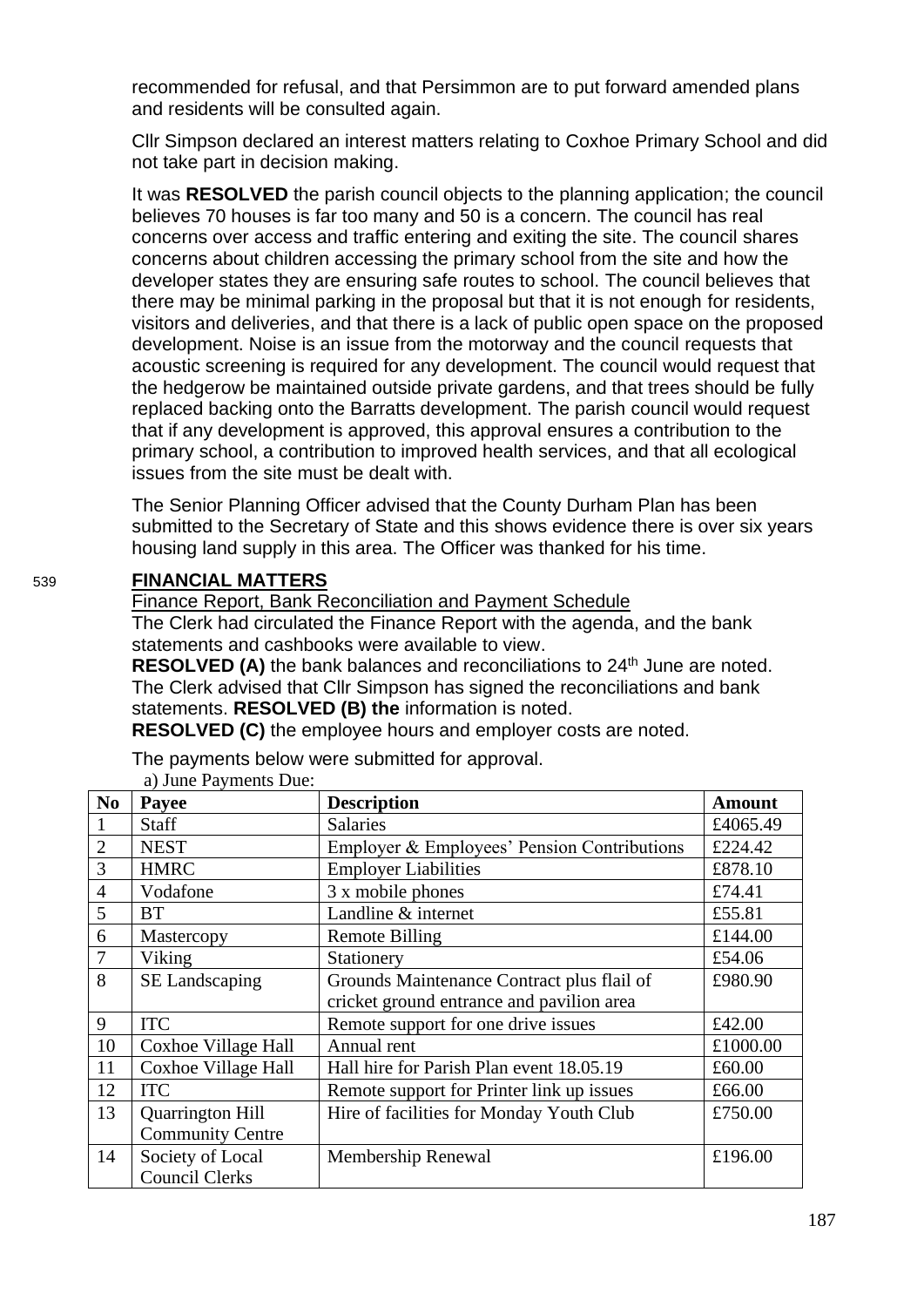b) Payments already made and brought to Council for noting:

| N <sub>0</sub> | <b>Pavee</b>           | <b>Description</b>                  | Amount  |
|----------------|------------------------|-------------------------------------|---------|
|                | Wave                   | Water charges for Q Hill Allotments | £11.67  |
|                | <b>Campus Graphics</b> | <b>Chronicle Printing</b>           | £485.00 |

Amendments to June 2019 Schedule:

| No. on<br><b>Schedule</b> | <b>Name</b> | <b>Amount on May Schedule</b> | <b>Actual Amount paid</b> |
|---------------------------|-------------|-------------------------------|---------------------------|
|                           | <b>BT</b>   | £50.64 est                    | £50.64                    |
|                           | ௱ீ          | £9.00 $est$                   | £9.00                     |

Please note prices are gross, where VAT applies.

**RESOLVED (D)** the payments are noted and approved.

## **Budget**

The following were **RESOLVED:**

**(E)** the Clerk to discuss the broadband provision with the Village Hall.

**(F)** the council notes that the office equipment and the IT, phone & website budgets will be overspent.

**(G)** the Clerk to move the land registrations to the Administration budget which will mean an overspend.

**(H)** the Clerk intends to complete projected and committed columns for the Events, Environment and Finance committee meeting on 15<sup>th</sup> July.

**(I)** the Clerk to purchase the noticeboard for siting opposite the Village Hall. **(J)** the budget is noted.

# 540 **DURHAM COUNTY COUNCILLORS' UPDATE**

Cllr Blakey had sent a message that the planning application at Church Street is going to the Planning Committee on 9th July. It was **RESOLVED (A)** that the Vice Chair may attend but if she is unable the Clerk will attend to speak.

The County Councillors gave an update to the meeting.

Cllr McKeon:

- Match funding at Redhills
- Housing and Homelessness Strategy
- Consulting children and young people on effective consultation methods
- Road and highways repairs
- Potholes and increasing recycled plastic use in new road surfaces

Cllr Dunn:

- Youth nuisance in Coxhoe and in Coxhoe woods
- Cabin with bikes next to Active Life
- Planning and Placemaking Training
- Economy and Enterprise Scrutiny Meeting

It was **RESOLVED (B)** the Clerk and Vice Chair to explore options for the bike cabin and report back to the council as appropriate.

**RESOLVED (C)** the information is noted.

# 541 **COUNCILLORS' REPORTS OF THEIR ATTENDANCE AT MEETINGS/EVENTS ON BEHALF OF THE PARISH COUNCIL**

None.

# 542 **LAND/BUILDINGS/OPEN SPACES**

### Cricket Ground

Cllr Dunn had sent a report. He said the work on the outfield and square may need to be phased; the asbestos contractor and builder are working together this week; the college will be asked to assist with first fix of electrics and the wooden framework for plasterboards.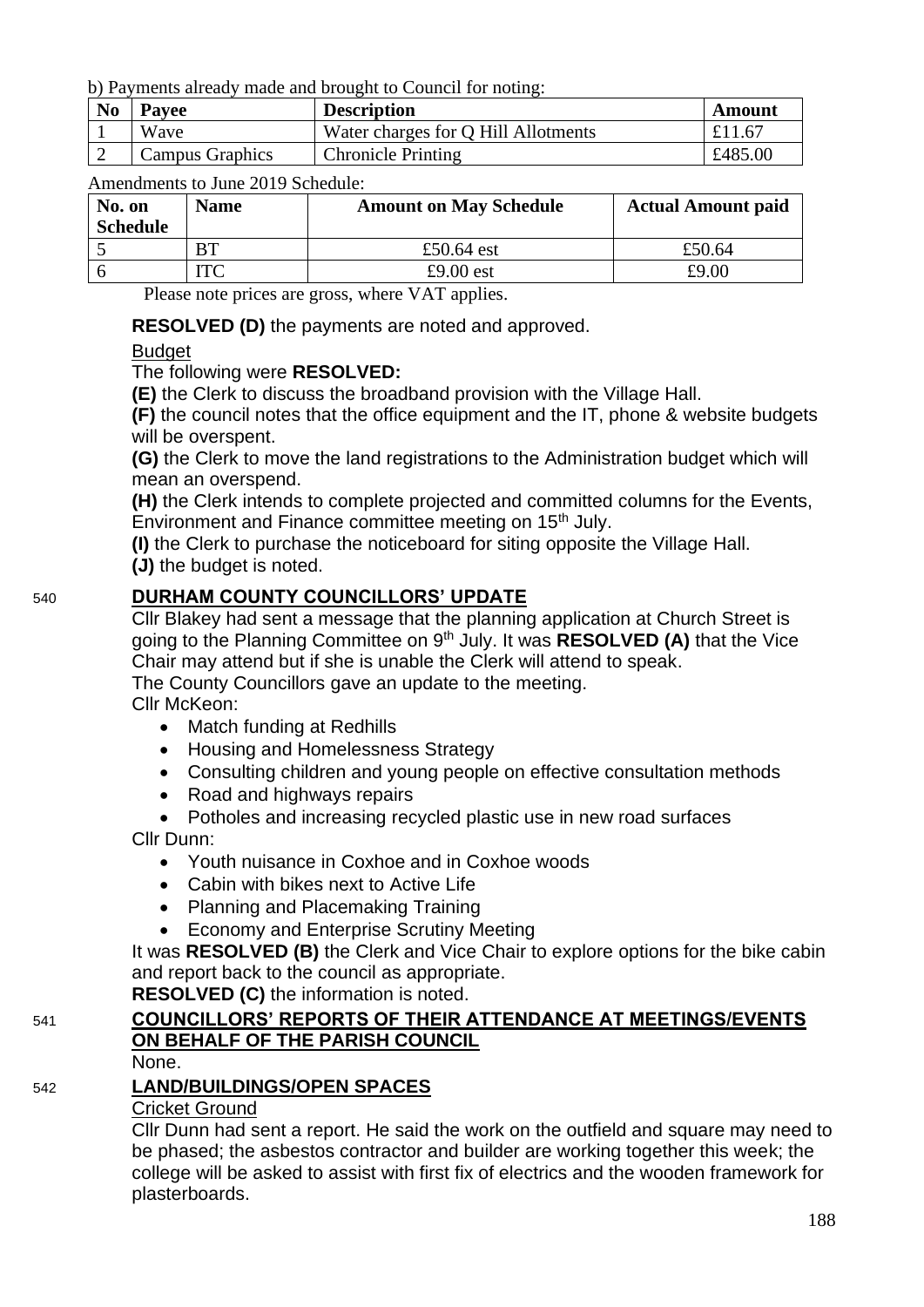Cllr Simpson declared an interest in matters relating to Coxhoe Primary School.

# The following were **RESOLVED**:

**(A)** the council notes the report.

**(B)** the council notes the projected costs and projected income in the report.

**(C)** the council endorses actions taken in line with minutes 384, 406, 424, 446, 470 and 501.

**(D)** the council to proceed with grant applications to fully deliver the project as soon as possible.

**(E)** there will be a competition to name the cricket field in the September Chronicle.

**(F)** the Clerk to arrange a discussion with Coxhoe United and local sporting groups.

**(G)** further publicity and community engagement including a press release to encourage involvement.

**(H)** the Clerk to report activity the Events, Environment and Finance Committee and estimated remaining activity to the next full council meeting.

**(I)** the council to consider its budget position in relation to the cricket field in November.

Quarrington Hill Environmental Improvement Scheme

Cllr Pounder had sent a report. The following were **RESOLVED:**

**(J)** the parish council notes the report.

**(K)** the parish council will seek to acquire the land forming the footprint of the two sculptures at hopefully no cost.

**(L)** the council will contribute legal and surveyor fees from the Quarrington Hill open spaces budget up to £1500 which may mean an overspend on that budget; Clerk to action.

**(M)** the Clerk to get quotes for the concrete base and planting.

Request for easement Lowfield Bungalow

The resident had responded to the council's previous resolution and advised they did not want to give up all rights over parish council land by Wesley Place. It was **RESOLVED (N)** the Clerk to respond to the resident that the council agree with the resident giving up rights over the area directly in front of Basic Cottages and taking access over the existing winding road at its current width, subject to birds mouth fencing, not further maintained by the resident, being installed within six months of the deed of grant of easement being executed. The council agreed to the easement subject to the amount proposed being paid within six months of gaining full planning permission for any additional properties, uplifted by RPI from the date of agreement. The parish council does not believe access over land by Wesley Place has been used for many years and disputes that this easement exists. The parish council proposes to reach agreement only about areas to the north of Lowfield Bungalow, as access can be gained to the full land from the remainder of the paddock.

## Land by Basic Cottages

**RESOLVED (O)** the council will pay £870 net to Groundwork to engage with residents of Basic Cottages, and to further engage with close businesses, on the area which leads to Basic Cottages.

Quarry Heritage Feature

Cllrs said there has already been consultation done on a plan for the village green drawn up by Groundwork which includes a large feature and the quarry heritage. The following were **RESOLVED:**

**(P)** the Clerk to ask Tarmac and Breedon for assistance with a quarry feature.

**(Q)** the Clerk to seek to refresh the quote and the budget for the next financial year.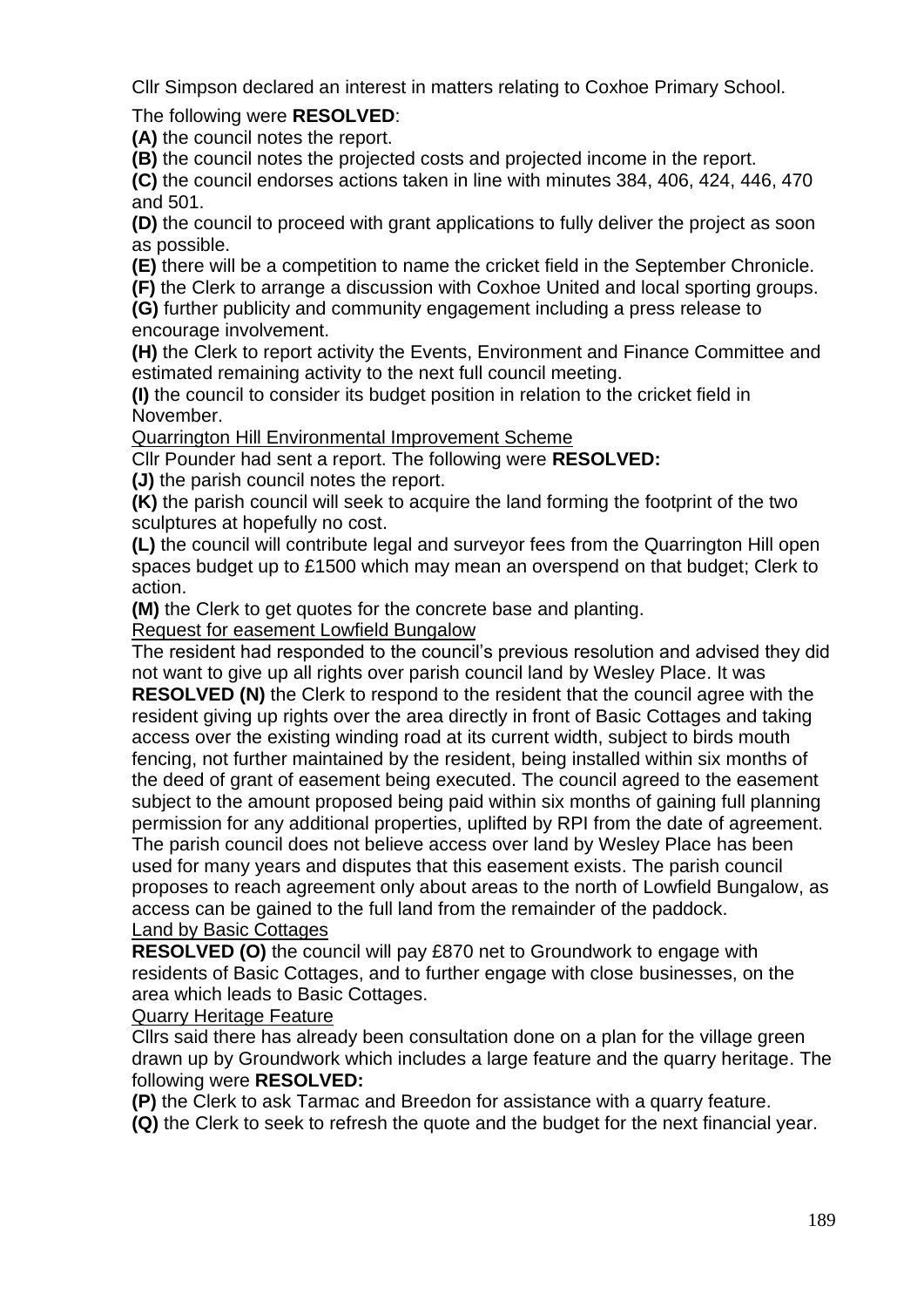# 543 **PARKING**

Cllr Dunn said the consultation results from Coxhoe front street will go to the county council's Highways Committee in September. **RESOLVED** the information is noted.

# 544 **YOUTH PROVISION**

## Youth Worker Report

The Senior Youth Worker had submitted a report which was sent with the agenda. **RESOLVED (A)** the report is received and noted.

### **Playgroup**

The Clerk had circulated a report with the agenda. She advised further publicity is to be carried out. Cllr Dunn said the Playgroup leader may help with some Holiday Hunger activity next summer. **RESOLVED (B)** the report is noted.

## Secondary School Provision

**RESOLVED (C)** the item is deferred to the next meeting.

# 545 **CLERK'S REPORT**

### VI Classic Car Night

Cllrs said this as a great event which they hope will continue and hoped businesses would open for the evening. They noted that there had been some parking issues towards the Limes but accepted that people would come in cars.

### IXI Beautiful Durham

The Administration Assistant has submitted the entry; judging takes place next week. Xc Sustainable Council

The Clerk said she will submit a report to a future meeting. Cllr Dunn said he is to talk to Coxhoe Primary School about going paperless.

## XX1a Training Update

Cllrs congratulated the Administration Assistant for achieving the ILCA qualification.

Cllr Dunn thanked Cllr Simpson for the Chronicle. **RESOLVED** the Clerk's Report is received and noted.

At 8.30pm the Chair requested members' agreement, as per Standing Order 3(v), to extend the meeting beyond the standard 2-hour period. **RESOLVED (G)** that Standing Order 3(v) be invoked and the meeting continue.

# 546 **PLANNING & CORRESPONDENCE REPORT**

#### **Planning Requests**

| <b>Application</b><br><b>Number</b> | <b>Applicant</b>             | Location                                                        | Proposal                | <b>Electoral</b><br><b>Ward and</b><br>Parish | <b>Case Officer</b><br>and<br><b>Expected</b><br><b>Decision</b><br>Level |
|-------------------------------------|------------------------------|-----------------------------------------------------------------|-------------------------|-----------------------------------------------|---------------------------------------------------------------------------|
| DM/19/01133/<br><b>VOCMW</b>        | Tarmac<br>Trading<br>Limited | Tarmac<br>The Quarry<br>Old<br>Quarrington<br>Durham<br>DH6 5NN | Variation of Conditions | Coxhoe<br>Cassop-<br>cum-<br>Quarrington      | Claire<br>Teasdale<br>Delegated                                           |
| DM/19/01134/<br><b>VOCMW</b>        | Tarmac<br>Trading<br>Limited | Tarmac<br>The Quarry<br>Old<br>Quarrington<br>Durham<br>DH6 5NN | Variation of Conditions | Coxhoe<br>Cassop-<br>cum-<br>Quarrington      | Claire<br>Teasdale                                                        |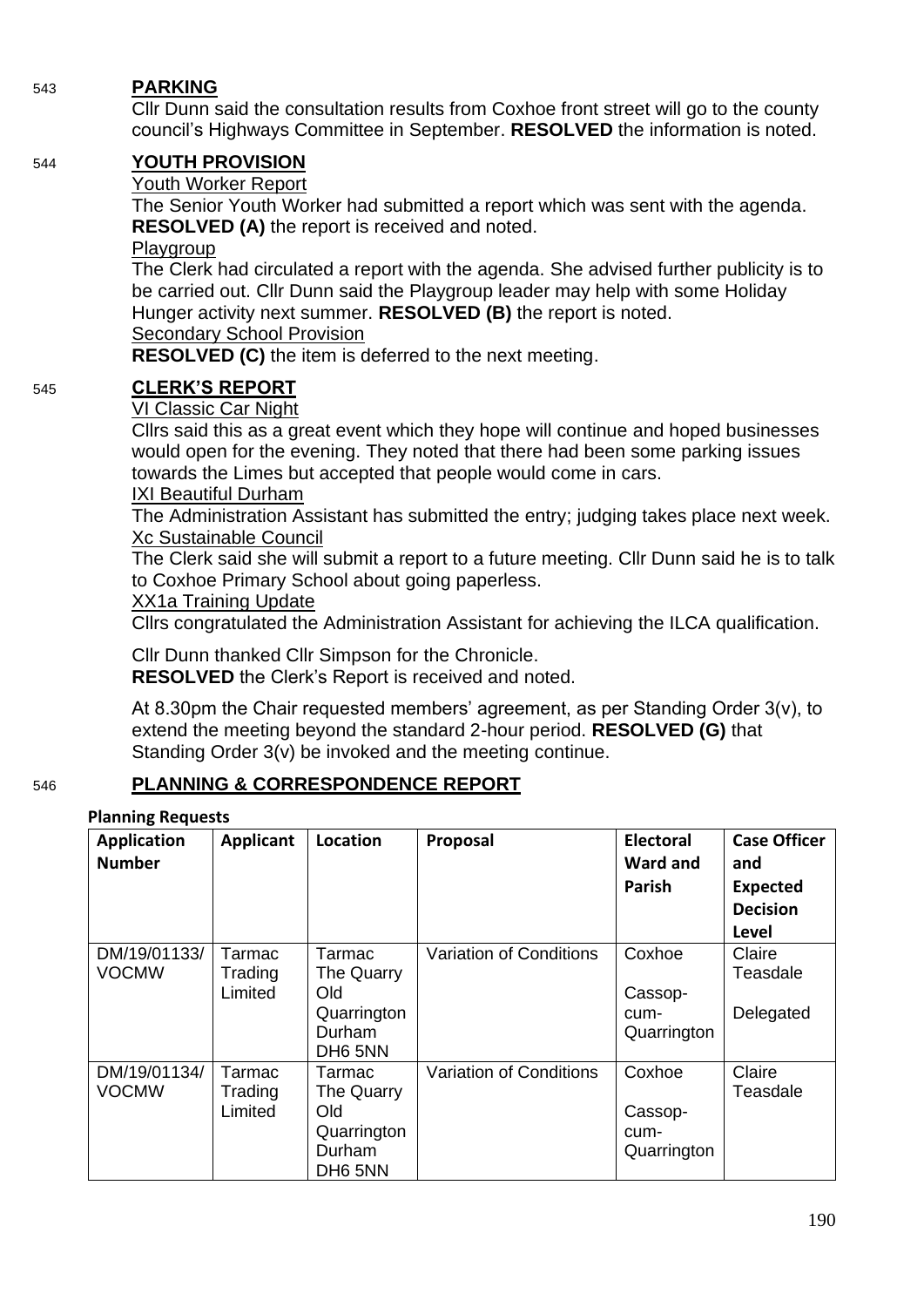| DM/19/01135/<br><b>VOCMW</b> | Tarmac<br>Trading<br>Limited | Tarmac<br>The Quarry<br>Old<br>Quarrington<br>Durham<br>DH6 5NN                           | Variation of Conditions                                                                                                                                                                                                                                     | Coxhoe<br>Cassop-<br>cum-<br>Quarrington                    | Claire<br>Teasdale<br>Delegated |
|------------------------------|------------------------------|-------------------------------------------------------------------------------------------|-------------------------------------------------------------------------------------------------------------------------------------------------------------------------------------------------------------------------------------------------------------|-------------------------------------------------------------|---------------------------------|
| DM/19/00025/<br><b>MIN</b>   | Mr David<br>Atkinson         | Cornforth<br><b>East Quarry</b><br><b>Stobb</b><br>Cross Lane<br>Cornforth<br>DL17 9DU    | Environment Act 1995:<br>Periodic Review of<br>Mining Sites.<br>Application for the<br>determination of new<br>planning conditions for<br>working and restoration<br>relating to Planning<br>Permission No.<br>MRA/7/2 at Cornforth<br><b>East Quarry</b>   | <b>Bishop</b><br>Middleham<br>and<br>Cornforth<br>Cornforth | Claire<br>Teasdale<br>Committee |
| DM/19/00026/<br><b>MIN</b>   | Mr David<br>Atkinson         | Cornforth<br>West<br>Quarry<br><b>Stobb</b><br>Cross Lane<br>Cornforth<br><b>DL17 9JB</b> | Environment Act 1995:<br>Periodic Review of<br>Mining Sites.<br>Application for the<br>determination of new<br>planning conditions for<br>working and restoration<br>relating to Planning<br>Permission No.<br>IDO/7/5/1 at Cornforth<br><b>West Quarry</b> | <b>Bishop</b><br>Middleham<br>and<br>Cornforth<br>Cornforth | Claire<br>Teasdale<br>Committee |
| DM/19/00039/<br><b>FPA</b>   | Tarmac                       | Cornforth<br>West<br>Quarry<br><b>Stobb</b><br>Cross Lane<br>Cornforth<br><b>DL17 9JB</b> | Improvements to<br>existing access to<br>quarry including<br>widening                                                                                                                                                                                       | <b>Bishop</b><br>Middleham<br>and<br>Cornforth<br>Cornforth | Claire<br>Teasdale<br>Committee |
| DM/18/03884/<br><b>VOCMW</b> | Tarmac                       | Thrislington<br>Quarry<br>West<br>Cornforth<br><b>DL17 9EY</b>                            | Variation of Conditions                                                                                                                                                                                                                                     | <b>Bishop</b><br>Middleham<br>and<br>Cornforth<br>Cornforth | Claire<br>Teasdale<br>Delegated |

The Clerk advised that the Principal Planning Officer could not attend this meeting but is able to attend the Events, Environment and Finance Committee meeting on 15<sup>th</sup> July. **RESOLVED (A)** the committee is delegated authority to discuss the above applications with the Planning Officer and make any response to them on the council's behalf.

#### **Approved Decisions**

| Application<br><b>Number</b> | Applicant           | Location                                                          | Proposal                                                                                                                                    |
|------------------------------|---------------------|-------------------------------------------------------------------|---------------------------------------------------------------------------------------------------------------------------------------------|
| DM/18/02740/VOC              | Mr Ian<br>Morlyneux | Development Site To<br>The Rear Of Wylam<br><b>Terrace Coxhoe</b> | Variation of Condition 2 of<br><b>Planning Permission to</b><br>reflect an overall reduction in<br>the number of dwellings from<br>12 to 11 |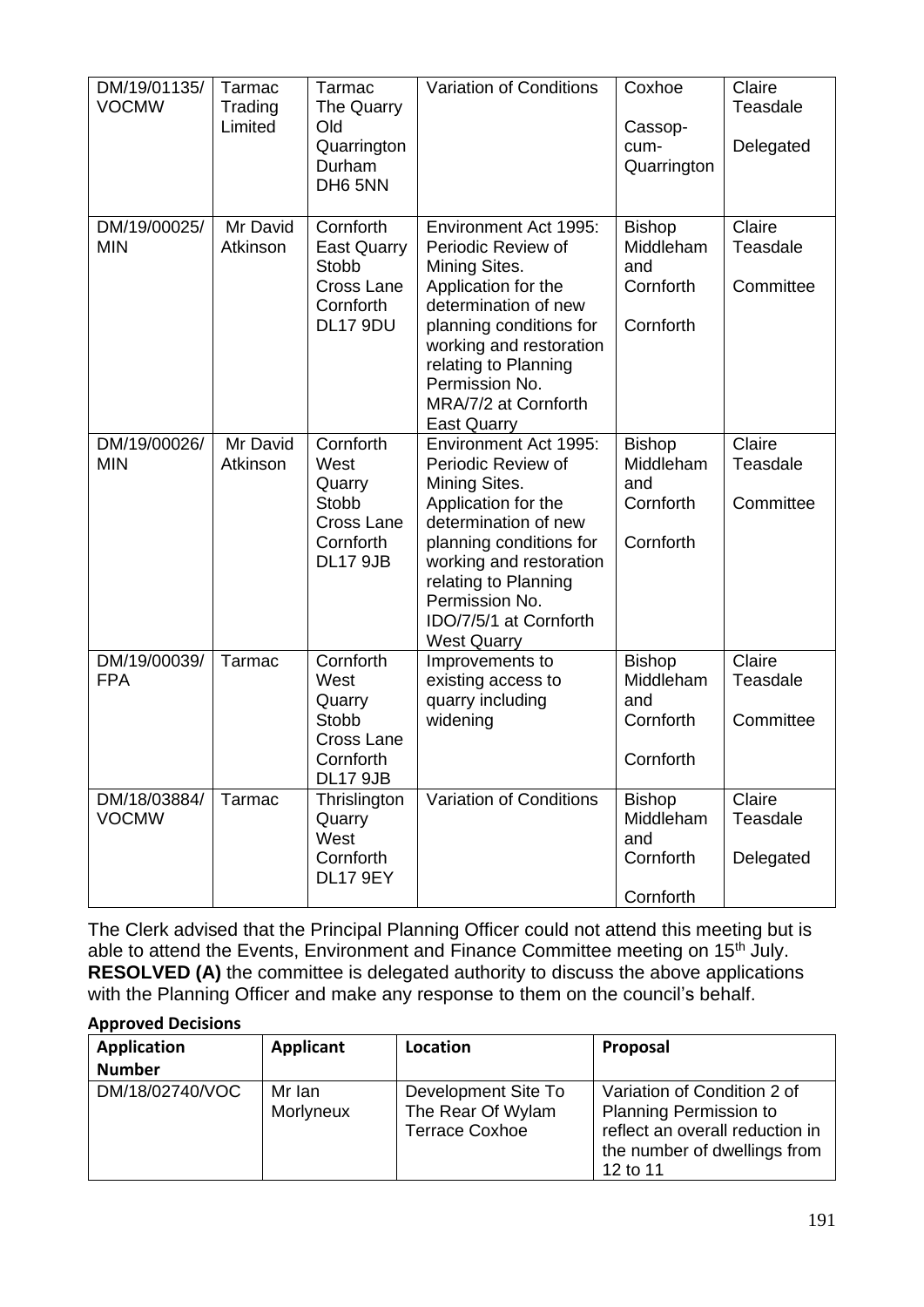| DM/19/01235/FPA | Mr Alan<br>Mayhew | Durham DH6 4BP | 2 Roslyn Mews Coxhoe   Erection of single storey<br>pitched roof extension to side<br>of existing dwelling and<br>alterations to existing porch<br>to front |
|-----------------|-------------------|----------------|-------------------------------------------------------------------------------------------------------------------------------------------------------------|

**RESOLVED (B)** the approved decisions are noted.

#### **Withdrawn Applications**

None.

#### **Correspondence Received**

| <b>Received From</b> | <b>Summary</b>       |
|----------------------|----------------------|
| 1 CPC Clerk          | Planning Explanation |

Members **RESOLVED (C)** the correspondence is received and noted.

#### **Bulletins received**

|                | <b>Received From</b> | Summary                                                   |
|----------------|----------------------|-----------------------------------------------------------|
| 1              | Planning Portal      | Permitted Development for home extension comes into force |
| $\overline{2}$ | <b>NALC</b>          | Chief Executive's Bulletin                                |
| 3              | <b>NALC</b>          | Newsletter                                                |
| 4              | <b>NALC</b>          | Chief Executive's Bulletin                                |
| 5              | <b>CDALC</b>         | Chief Executive's Bulletin                                |
| 6              | <b>NALC</b>          | Chief Executive's Bulletin                                |
| 7              | <b>NALC</b>          | Newsletter                                                |

Members **RESOLVED (D)** the bulletins are received and noted.

# 547 **COMMUNITY REPORTS**

Quarrington Hill Community Centre A report had been circulated, including changes to the management committee. Coxhoe Village Hall No update submitted. Active Life in Coxhoe No update submitted. Coxhoe History Group No update submitted. **RESOLVED** the community report is noted.

# 548 **PARISH COUNCIL LAND UPDATE**

Cllrs discussed the public consultation. The Chair, Vice Chair and Clerk had met with the current tenants of parish council land, who had asked about the extent of land required.

Cllr Brown declared an interest as a relative owns neighbouring land and did not take part in decision making on nearby land.

# The following were **RESOLVED**:

**(A)** the council will hold consultation including a public meeting on 11th July.

**(B)** the council does not wish to receive any payment for the current financial year for the paddock; the Clerk to refund what has already been paid.

**(C)** the tenants to be invited early to the public consultation meeting.

**(D)** the council will work with the tenants to explore alternatives for the horses including on nearby land.

**(E)** the council endorses activity taken and notes that activity will continue.